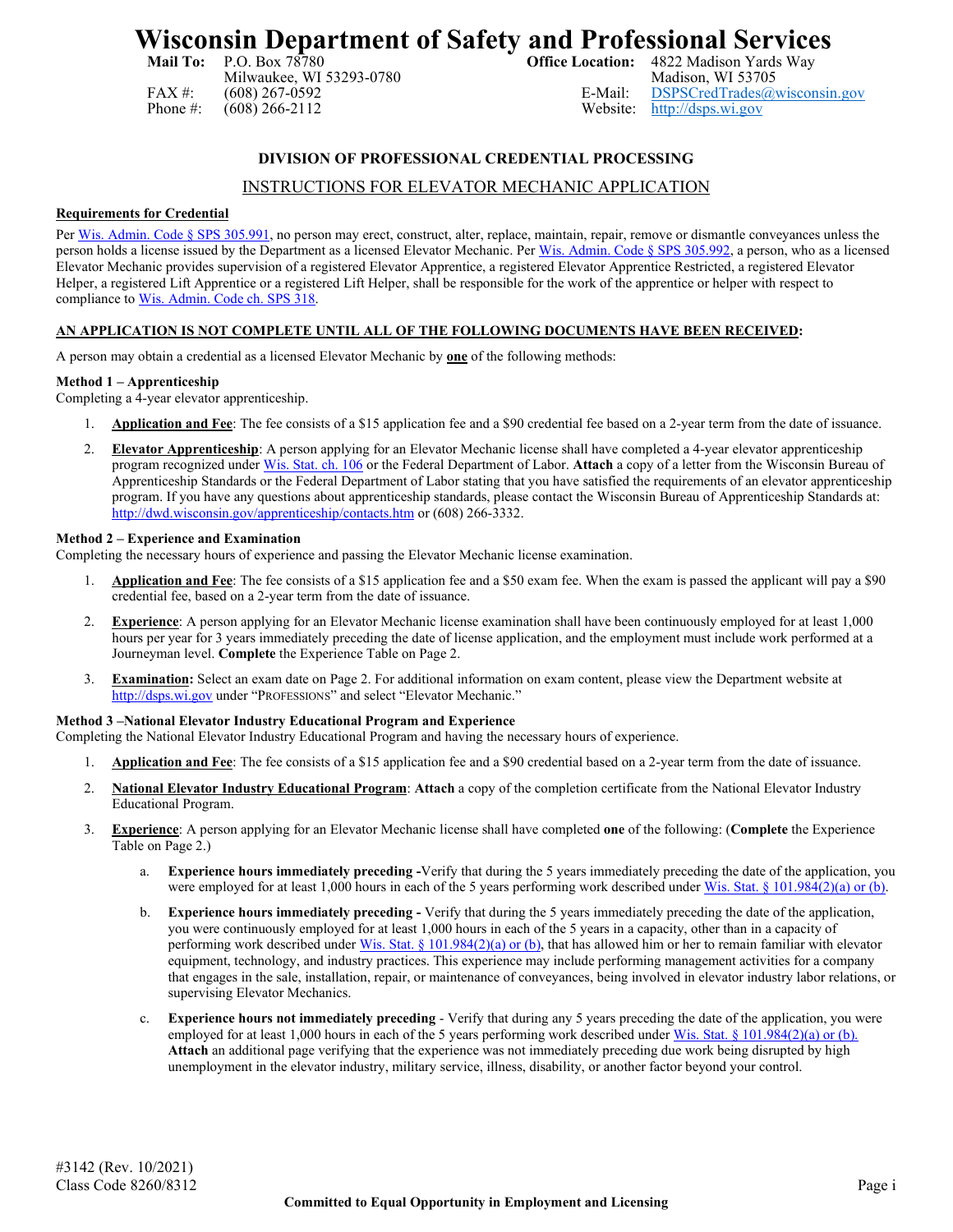# **Wisconsin Department of Safety and Professional Services**<br>Mail To: P.O. Box 78780<br>office Location: 4822 Madison Yards Way

Milwaukee, WI 53293-0780<br>(608) 267-0592 E-Mail: FAX #: (608) 267-0592 E-Mail: [DSPSCredTrades@wisconsin.gov](mailto:DSPSCredTrades@wisconsin.gov)<br>
Phone #: (608) 266-2112 Website: http://dsps.wi.gov

4822 Madison Yards Way<br>Madison, WI 53705 [http://dsps.wi.gov](http://dsps.wi.gov/)

# **DIVISION OF PROFESSIONAL CREDENTIAL PROCESSING**

# APPLICATION FOR ELEVATOR MECHANIC LICENSE

|                                                                                                                                                                                                                                                                                                                                                                                                                                                                                                                                                                                                                                                                                                                                                                      | The Department must deny your application if you are liable for delinquent state taxes, UI contributions, or child support (Wis. Stat. §§ 440.12 and 440.13).                                                                                                                                                                                                                                                                                                                                 |  |  |  |  |  |
|----------------------------------------------------------------------------------------------------------------------------------------------------------------------------------------------------------------------------------------------------------------------------------------------------------------------------------------------------------------------------------------------------------------------------------------------------------------------------------------------------------------------------------------------------------------------------------------------------------------------------------------------------------------------------------------------------------------------------------------------------------------------|-----------------------------------------------------------------------------------------------------------------------------------------------------------------------------------------------------------------------------------------------------------------------------------------------------------------------------------------------------------------------------------------------------------------------------------------------------------------------------------------------|--|--|--|--|--|
| <b>PLEASE TYPE OR</b><br>Your name, address, phone number, and e-mail address are available to the public. Check box to withhold street address/PO Box,<br>phone number, and e-mail address from lists of 10 or more credential holders (Wis. Stat. § 440.14).<br>PRINT IN INK                                                                                                                                                                                                                                                                                                                                                                                                                                                                                       |                                                                                                                                                                                                                                                                                                                                                                                                                                                                                               |  |  |  |  |  |
| <b>First Name</b><br><b>Last Name</b>                                                                                                                                                                                                                                                                                                                                                                                                                                                                                                                                                                                                                                                                                                                                | Date of Birth<br>MI                                                                                                                                                                                                                                                                                                                                                                                                                                                                           |  |  |  |  |  |
| <b>Address (street)</b><br>(city)                                                                                                                                                                                                                                                                                                                                                                                                                                                                                                                                                                                                                                                                                                                                    | <b>Daytime Telephone Number</b><br>(zip code)<br>(state)                                                                                                                                                                                                                                                                                                                                                                                                                                      |  |  |  |  |  |
| <b>Social Security Number</b>                                                                                                                                                                                                                                                                                                                                                                                                                                                                                                                                                                                                                                                                                                                                        | Your Social Security Number must be submitted with your application on this form. If you do not have a<br>Social Security Number, you must complete Form #1051. The Department may not disclose the Social<br>Security Number collected except as authorized by law.                                                                                                                                                                                                                          |  |  |  |  |  |
| $\Box$ No<br>Have you ever held a Trades credential in WI? $\Box$ Yes                                                                                                                                                                                                                                                                                                                                                                                                                                                                                                                                                                                                                                                                                                | If yes, list your credential number:                                                                                                                                                                                                                                                                                                                                                                                                                                                          |  |  |  |  |  |
| <b>E-mail Address</b>                                                                                                                                                                                                                                                                                                                                                                                                                                                                                                                                                                                                                                                                                                                                                |                                                                                                                                                                                                                                                                                                                                                                                                                                                                                               |  |  |  |  |  |
| <b>APPLICATION FEES: Please check applicable box. Make check</b><br>payable to DSPS and attach to this application. To pay by credit<br>card see Form #3073.<br>□ I am seeking a Veteran Fee Waiver (for Initial Credential Fee<br>only, see below for further information)<br>Method 1 - Apprenticeship<br>\$15.00 Application Fee<br>\$90.00 Credential Fee<br>\$105.00 Total Fee Attached<br>Method 2 – Experience and Exam<br>\$15.00 Application Fee<br>\$50.00 Exam Fee<br>\$65.00 Total Fee Attached<br>Method 3 – Educational Course and Experience<br>\$15.00 Application Fee<br>\$90.00 Credential Fee<br>\$105.00 Total Fee Attached<br>Reinstatement Fee (credential expired more than 2 years)<br>(\$25.00 Late Renewal Fee + Method 2 or Method 3 fee) | APPLICATION IS NOT COMPLETE UNTIL ALL OF THE<br><b>FOLLOWING DOCUMENTS HAVE BEEN RECEIVED:</b><br>$\Box$ Fee and Application (including signature on Page 3)<br>□ Supporting Documentation for Method Applying by (see Page i<br>for instruction, i.e., letter of apprenticeship completion, certificate of<br>completion from the National Elevator Industry Educational Program,<br>experience verification)<br>Is name on all credentials the same? If not, list former/maiden<br>name(s): |  |  |  |  |  |

ARE YOU A VETERAN? If yes, please view the DSPS website at<https://dsps.wi.gov/Pages/Professions/MilitaryLicensureBenefits.aspx> for information and eligibility requirements for veterans, service members, former service members, and their spouses.

**If you qualify, are you requesting a waiver of your initial credentialing fee?**  $\Box$  Yes  $\Box$  No If Yes, provide copy of WI Dept of Veterans Affairs (WDVA) voucher code and list your WDVA Voucher Code #:

(You may contact the WDVA at 1-800-947-8387 or [dva.wi.gov](https://dva.wi.gov/Pages/Home.aspx) for assistance in obtaining your WDVA Voucher Code and/or documents related to your training.)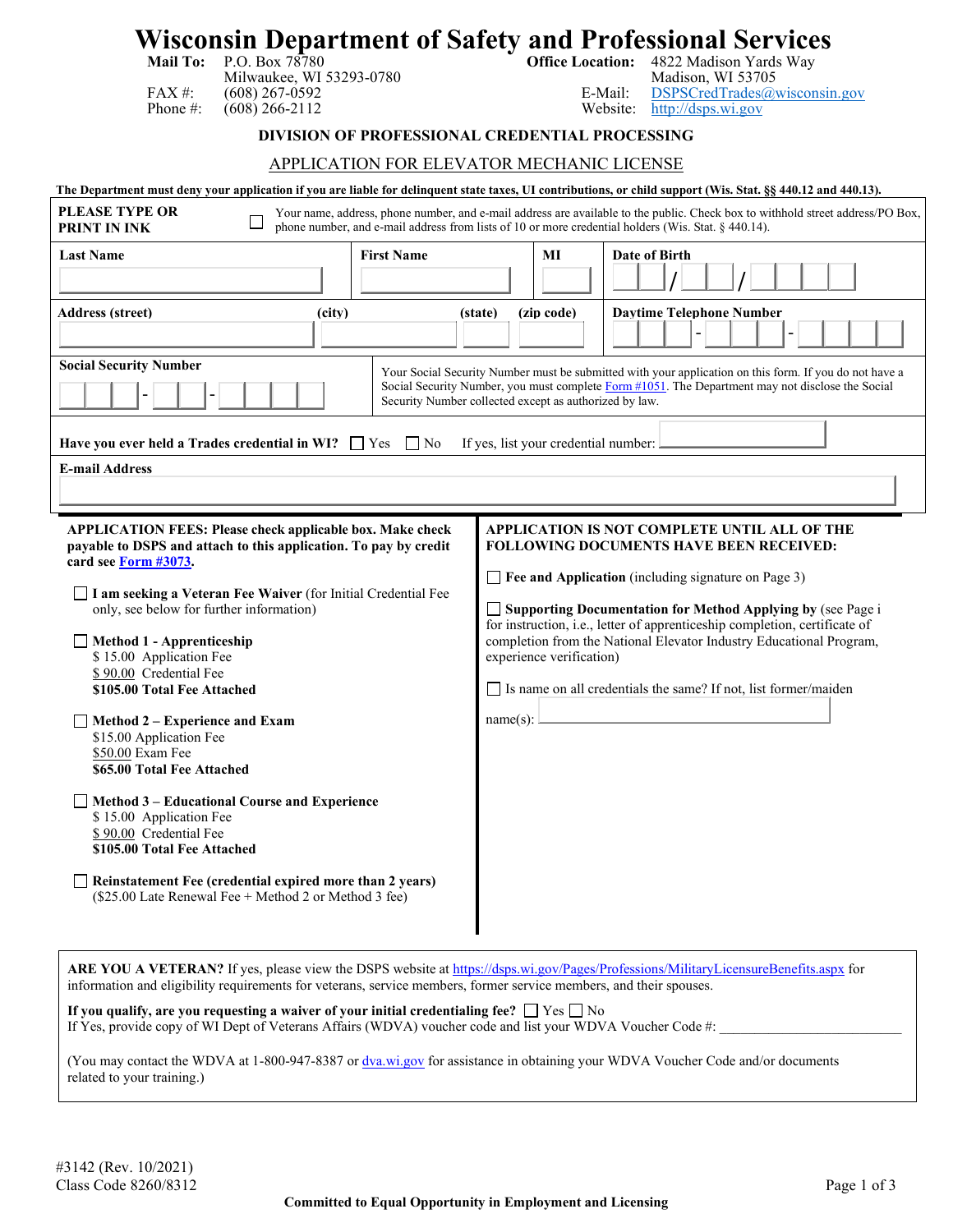# **Wisconsin Department of Safety and Professional Services**

# **EXPERIENCE TABLE: METHODS 2 AND 3**

**Method 2**: Document at least 1,000 hours of experience per year for 3 years immediately preceding the application, and the employment must include work performed at the Journeyman level. The witness must have been the individual's employer and observed or had knowledge of the number of work hours in Journeyman level work. Copies of this page may be made to mail to witnesses to sign. (Attach additional sheets if necessary.)

**Method 3**: Document at least 1,000 hours of experience per year for 5 years preceding the application performing work described unde[r Wis. Stat.§](https://docs.legis.wisconsin.gov/statutes/statutes/101/vii/984/2/a)  [101.984 \(2\)\(a\) or \(b\).](https://docs.legis.wisconsin.gov/statutes/statutes/101/vii/984/2/a) The witness must have observed or had knowledge of the number of work hours. Copies of this page may be made to mail to witnesses to sign. (Attach additional sheets if necessary.)

| <b>Month/Year Began</b> | <b>Month/Year Ended</b> | <b>Hours</b> | <b>Signature of Witness</b> | <b>Phone # of Witness</b> |
|-------------------------|-------------------------|--------------|-----------------------------|---------------------------|
|                         |                         |              | (Print and Sign Form)       |                           |
|                         |                         |              | (Print and Sign Form)       |                           |
|                         |                         |              | (Print and Sign Form)       |                           |
|                         |                         |              | (Print and Sign Form)       |                           |
|                         |                         |              | (Print and Sign Form)       |                           |

# **TO SCHEDULE AN UPCOMING EXAM: METHOD 2**

- Indicate a **first date choice (1)** and a **second date choice (2)** in the event one exam site is full.
- Submit the **fee and this application to the Department at least 30 days in advance of the exam date chosen**.
- Keep a copy of this application for your records. You may only schedule one future exam session at a time for each credential type.
- You will receive a letter from DSPS confirming your upcoming exam, including the time, date, and location of the exam.
- If you need special accommodations see information a[t https://dsps.wi.gov/Pages/Professions/TradesExaminationInformation.aspx](https://dsps.wi.gov/Pages/Professions/TradesExaminationInformation.aspx) or email [DSPSCredTrades@wisconsin.gov.](mailto:DSPSCredTrades@wisconsin.gov)

| <b>Select <u>One</u>:</b> A.M. (starts at 8:00 a.m.) $\Box$ or <b>P.M.</b> (starts at 1:00 p.m.) $\Box$<br>(If taking a 2-part plumbing exam or 5-hour exam, you will be scheduled for both the A.M. and the P.M. session.) |                         |                                             |                                            |                         |  |  |  |
|-----------------------------------------------------------------------------------------------------------------------------------------------------------------------------------------------------------------------------|-------------------------|---------------------------------------------|--------------------------------------------|-------------------------|--|--|--|
| $DeForest - (new location)$<br>Comfort Inn and Suites<br>5025 County Road V<br>DeForest, WI 53532                                                                                                                           | February 15, 2022       | February 16, 2022<br>$\mathsf{L}$           | $\Box$ April 27, 2022                      | April 28, 2022          |  |  |  |
|                                                                                                                                                                                                                             | June 21, 2022           | June 22, 2022<br>$\blacksquare$             | August 23, 2022                            | August 24, 2022         |  |  |  |
|                                                                                                                                                                                                                             | $\Box$ October 4, 2022  | $\Box$ October 5, 2022                      | $\Box$ December 13, 2022                   | December 14, 2022       |  |  |  |
| $P$ ewaukee – (new location)<br>Ingleside Hotel<br>2810 Golf Road<br>Pewaukee, WI 53072                                                                                                                                     | January 4, 2022         | January 5, 2022<br>$\Box$                   | March 15, 2022                             | March 16, 2022          |  |  |  |
|                                                                                                                                                                                                                             | May 24, 2022            | $\Box$ July 26, 2022<br>$\Box$ May 25, 2022 |                                            | $\Box$ July 27, 2022    |  |  |  |
|                                                                                                                                                                                                                             | September 13, 2022      | September 14, 2022<br>$\perp$               | November 29, 2022                          | November 30, $2022$     |  |  |  |
| Eau Claire – Sleep Inn and Suites<br>5872 33rd Ave, Eau Claire, WI 54703                                                                                                                                                    | $\Box$ April 12, 2022   | $\Box$ April 13, 2022                       | □ August 9, 2022                           | $\Box$ August 10, 2022  |  |  |  |
| <b>Appleton</b> – Doubletree by Hilton Appleton<br>150 South Nicolet Road<br>Appleton, WI 54914                                                                                                                             | January 18, 2022        | January 19, 2022<br>$\mathbf{L}$            | $\Box$ March 1, 2022                       | $\Box$ March 2, 2022    |  |  |  |
|                                                                                                                                                                                                                             | $\Box$ May 3, 2022      | $\Box$ May 4, 2022                          | $\Box$ July 12, 2022                       | $\Box$ July 13, 2022    |  |  |  |
|                                                                                                                                                                                                                             | September 27, 2022      | $\perp$                                     | September 28, 2022 $\Box$ November 8, 2022 | $\Box$ November 9, 2022 |  |  |  |
| $Wausau - (new location)$<br>Fairfield By Marriott                                                                                                                                                                          | $\Box$ February 1, 2022 | February 2, 2022<br>$\Box$                  | $\Box$ June 7, 2022                        | June 8, 2022            |  |  |  |
| 7100 Stone Ridge Dr, Weston, WI 54476                                                                                                                                                                                       | $\Box$ October 25, 2022 | $\Box$ October 26, 2022                     |                                            |                         |  |  |  |

# **Wisconsin Department of Safety and Professional Services**